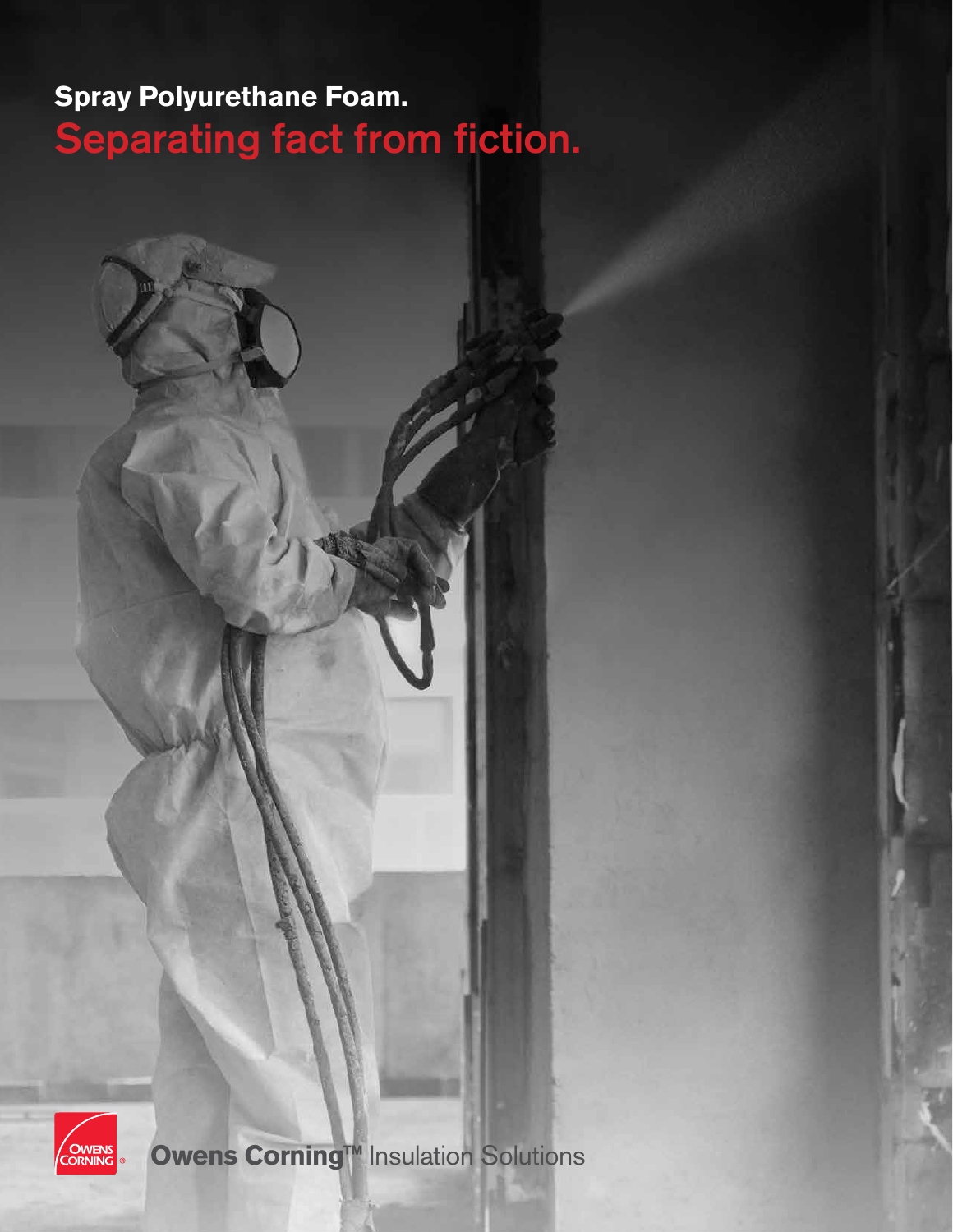

#### **An investment you can trust.**

For more than 70 years, Owens Corning has been committed to providing quality building solutions that meet the needs of the contractors and builders who work with our products, as well as the expectations of the homeowners who live with them day in and day out. We believe in performance that provides greater energy efficiency and comfort without sacrificing safety, sustainability and cost. As the building materials industry advances, it's important to thoroughly test materials and installation procedures.

Spray Polyurethane Foam (SPF) is a manufactured-on-site form of building insulation that has gained some acceptance in recent years. SPF is typically composed of two chemical components that, when combined in prescribed ratios by a properly trained and protected installer, can be an effective insulator. SPF is also available in two varieties — open cell and closed cell — each with specific installation requirements and/or performance attributes that make them more or less suitable for home applications. Due to its lower price point, open cell Spray Polyurethane Foam is used much more frequently than closed cell, although installed prices for both variants are typically higher than that of fiberglass insulation.

In this brochure, we will examine the characteristics of Owens Corning™ PINK™FIBERGLAS® insulation and open and closed cell Spray Polyurethane Foam insulation in five critical areas that impact quality of life and the value of a home over time: Safety, Performance, Installation, Environmental Impact and Accountability. PINK™FIBERGLAS® blanket and loosefill insulation offers superior performance over both types of Spray Polyurethane Foam. It's also a better investment.

Take a look for yourself as we separate fact from fiction. Citations at the bottom of each page indicate where you can find additional information.



- SPF is manufactured on site and its performance is highly dependent on properly trained installers.
- SPF creates the potential for moisture buildup, a common cause of wood-based building failures.
- SPF cannot provide a complete air-sealing solution and does not seal the top or bottom plate.
- SPF lengthens the build cycle by stopping all other construction activity for up to 72 hours.
- SPF costs more to install with no performance increase over other air-sealing and insulation systems.

<sup>1.</sup> Source: http://www.buildingscience.com/documents/special/content/thermal-metric/BSCThermalMetricSummaryReport\_20131021.pdf

<sup>2.</sup> Source: <u>Spray Polyurethane Foam Uses in Modern Building Construction Applications and Limitations: The perspective of a system failure investigator. *Build Boston,* 2010. Ned Lyon, Simpson Gumpertz & Heger<br>3. Source: h</u>

<sup>4.</sup> Source: http://products.royomartin.com/sites/default/files/productdocs/disclaimer\_for\_undersheathing\_spray-foam\_application.pdf

*Wood Moisture Content and the Importance of Drying in Wood Building Structures* (TT-111A). (2011). APA.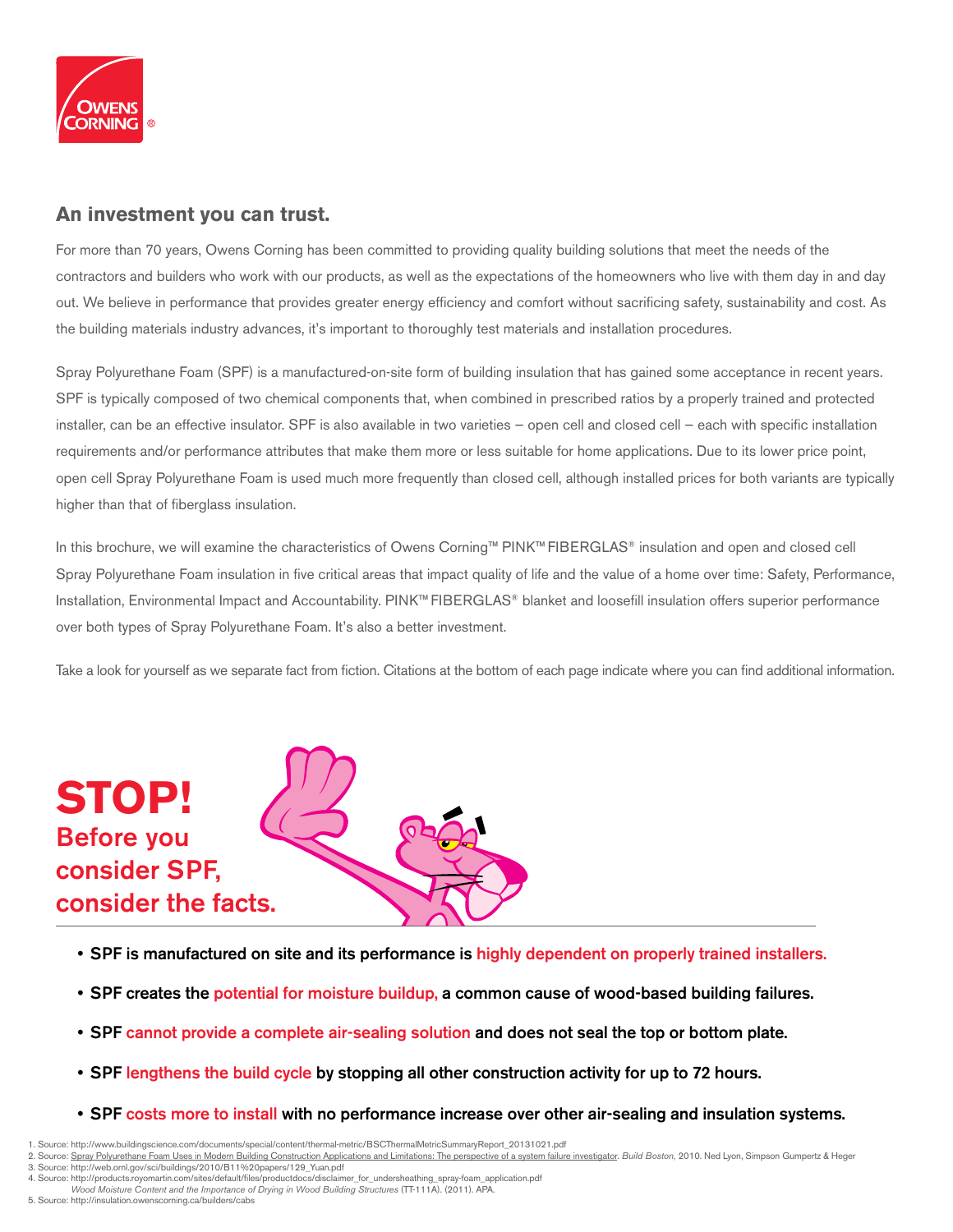## **PERFORMANCE**

Spray Polyurethane Foam entered the residential building industry as both an insulator and an early air-sealing solution. However, recent advancements in building science, along with Owens Corning's groundbreaking air-sealing study, give us a better understanding of the impact air leakage has on a home's performance. We now know that most air leakage occurs where components are joined, not in framing cavities where most insulation is installed. Extensive research shows that once a building is sealed, R-value, not insulation type, is all that matters for thermal performance.1 Owens Corning understands that insulating and air sealing are two separate concerns that require dedicated solutions. SPF is only a partial solution that adds cost.

 *Owens Corning™ PINK™ Insulation solutions allow installers to meet and field-verify specific R-value performance targets.*



 *SPF, when improperly installed or left to undertrained installers, will often not perform to expectations. Blue areas in this thermographic image indicate underinsulation. [Photo credit:* thermal-inspection.net*]*



| <b>PERFORMANCE</b><br>categories | <b>Fiberglass</b><br>insulation solutions                                                                                                                                                                                                                                                                                                                                                                                                                                                                                                                                                                                                                                                                                                                                                                                                                           | <b>SPF</b>                                                                                                                                                                                                                                                                                                                                                                                                                                                                                                                                                                                                                                                                                  |
|----------------------------------|---------------------------------------------------------------------------------------------------------------------------------------------------------------------------------------------------------------------------------------------------------------------------------------------------------------------------------------------------------------------------------------------------------------------------------------------------------------------------------------------------------------------------------------------------------------------------------------------------------------------------------------------------------------------------------------------------------------------------------------------------------------------------------------------------------------------------------------------------------------------|---------------------------------------------------------------------------------------------------------------------------------------------------------------------------------------------------------------------------------------------------------------------------------------------------------------------------------------------------------------------------------------------------------------------------------------------------------------------------------------------------------------------------------------------------------------------------------------------------------------------------------------------------------------------------------------------|
| Thermal<br>Performance           | Product quality is managed by<br>Owens Corning during manufacture<br>in a controlled environment with<br>frequent quality control checks.<br>Fiberglass insulation is easily<br>inspected to ensure performance.                                                                                                                                                                                                                                                                                                                                                                                                                                                                                                                                                                                                                                                    | Installed in a properly sealed building, SPF can deliver intended R-value and<br>thermal performance. <sup>1</sup><br>However<br>Shrinkage occurs when SPF has been incorrectly manufactured at the job<br>site and/or installed while framing lumber is wet, a real-world condition in the<br>new home construction process. This shrinkage creates gaps in the building<br>envelope, compromising thermal performance and increasing the potential for<br>thermal convection looping and moisture damage. <sup>2</sup><br>SPF advocates often claim credit for air sealing as a way to offset insulating to<br>the full R-value. However, building science does not support these claims. |
| Moisture Control                 | Experiments and analysis continually<br>provide data confirming that PINK™<br>FIBERGLAS <sup>®</sup> outperforms SPF in<br>similar conditions.<br>Historical data shows that buildings<br>insulated with fiberglass are<br>resistant to moisture issues.                                                                                                                                                                                                                                                                                                                                                                                                                                                                                                                                                                                                            | Building failures have occurred in wall system experiments. Moisture<br>management is an emerging problem tied to the use of SPF that has been<br>known to contribute to structural damage. Guidance for proper use of SPF is<br>not available for all climate zones. <sup>3</sup><br>OSB and plywood manufacturers, as well as the Engineered Wood Association,<br>are beginning to provide recommendations to avoid the use of SPF under roof<br>decks or adopt moisture management construction methods that are expensive                                                                                                                                                               |
| Air Sealing                      | Owens Corning EcoTouch <sup>®</sup> PINK™<br>FIBERGLAS® BATT INSULATION<br>paired with Owens Corning™<br>FOAMULAR <sup>®</sup> CodeBord <sup>®</sup> Air<br>Barrier System (CABS) meets<br>overall thermal resistance targets<br>and continuous air barrier Code<br>requirements, while sealing the<br>most critical air leakage points in<br>the home. <sup>5</sup> The most important<br>leaks are best sealed from the<br>exterior using an air barrier<br>material with sealed joints such as<br>FOAMULAR <sup>®</sup> CodeBord <sup>®</sup> XPS<br>insulating sheathing and JointSealR"<br>seam tape (CodeBord® Air Barrier<br>System). The CABS allows builders<br>to achieve a continuous air/moisture<br>barrier system from the exterior while<br>helping increase the overall thermal<br>resistance of the wall assembly<br>(eliminates thermal bridges). | and challenging to build. <sup>4</sup><br>While SPF is often marketed as a dual solution that can provide air sealing<br>and insulation, it leaves many sources of air leaks unsealed and therefore is<br>not a complete air-sealing solution. <sup>1</sup>                                                                                                                                                                                                                                                                                                                                                                                                                                 |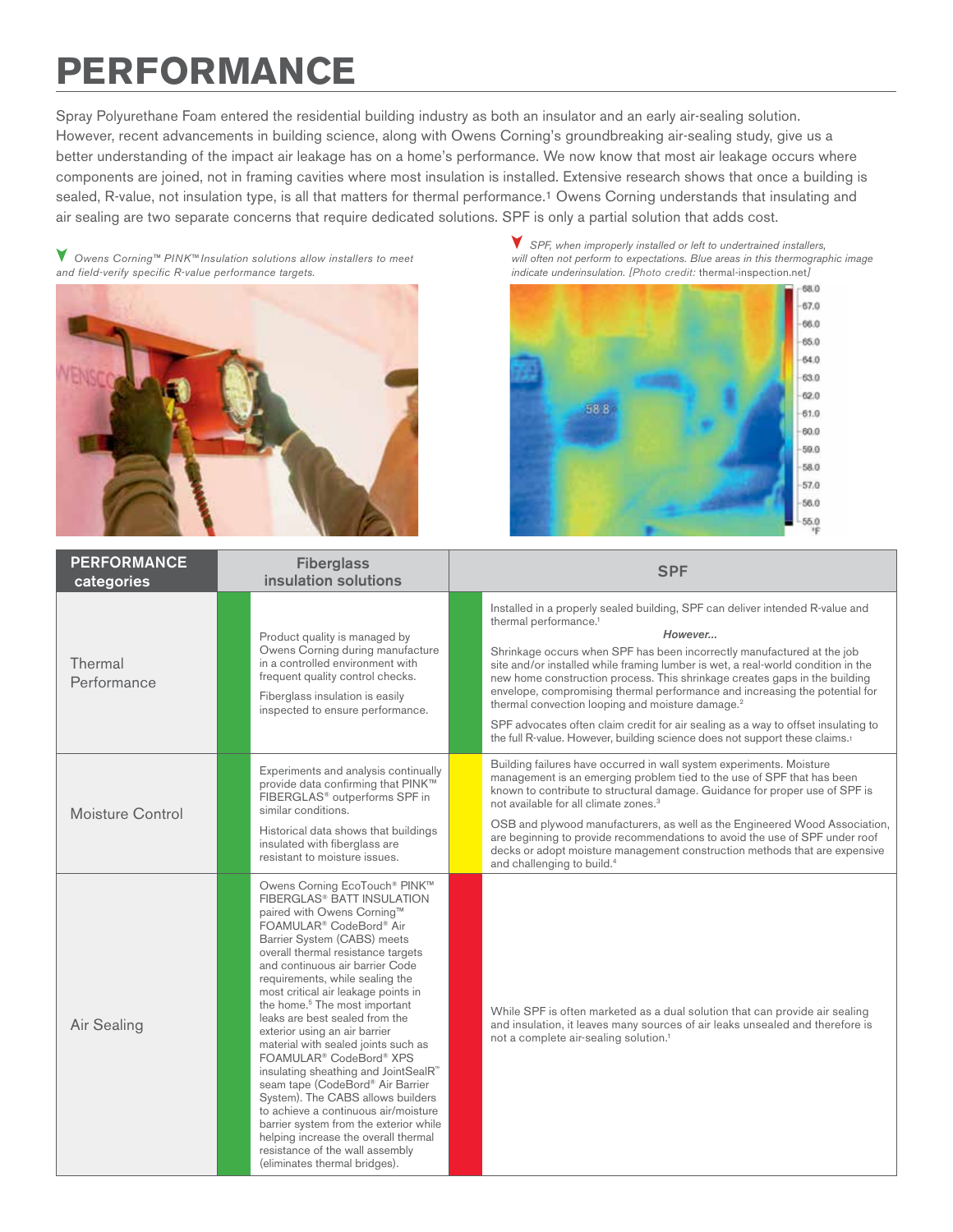## **INSTALLATION**

Owens Corning understands the building industry and the importance of maintaining a production schedule. For us, simplicity matters because it matters to contractors and builders. Our PINK® FIBERGLAS™ Insulation products come to the job site ready to install, with no mixing or complicated equipment required.



 *Owens Corning™ EcoTouch® Insulation installs safely and easily without the need for extensive safety equipment. Other trades can continue to work during installation.*

 *NIOSH recommends that SPF installers wear extensive personal protective equipment including full-face supplied-air respirators and chemical protective clothing during installation.1 The home must be quarantined for up to 72 hrs.3*



| <b>INSTALLATION</b><br>categories | <b>Fiberglass</b><br>insulation solutions                                                                                                                                                                    | <b>SPF</b>                                                                                                                                                                                                                                                                                                                                                                      |  |
|-----------------------------------|--------------------------------------------------------------------------------------------------------------------------------------------------------------------------------------------------------------|---------------------------------------------------------------------------------------------------------------------------------------------------------------------------------------------------------------------------------------------------------------------------------------------------------------------------------------------------------------------------------|--|
| Worksite<br>Management            | No risk of chemical exposure.<br>Minimal off-shelf protective gear<br>is needed.                                                                                                                             | The National Institute for Occupational Safety and Health (NIOSH),<br>Occupational Safety and Health Administration (OSHA) and the<br>Environmental Protection Agency (EPA) recommend that SPF installers<br>wear extensive personal protective equipment, including full-face supplied-<br>air respirators and chemical protective clothing, during installation. <sup>1</sup> |  |
| <b>Application Training</b>       | Owens Corning provides product<br>installation guidelines to ensure<br>installed product performance<br>is in compliance with industry<br>standards for glass fiber thermal<br>insulations (CAN ULC S702.2). | OSHA strongly recommends that SPF installers be trained due to the<br>potential exposure to hazardous chemicals and the associated risks. <sup>2</sup><br>Initial training lasts from 5 to 7 days and can be quite costly.                                                                                                                                                      |  |
| Build-cycle<br>Management         | No one is required to leave or<br>stay away from the job site when<br>installing Owens Corning™<br>products.<br>Drywall can be installed<br>immediately with no wait time.                                   | The health risks associated with Spray Polyurethane Foam chemical<br>exposure require that other trades vacate the job site during installation and<br>for up to 72 hours after. <sup>3</sup><br>Drywall installers often must spend additional time removing overspray<br>from framing prior to drywall installation.                                                          |  |

1. Source: http://www.epa.gov/dfe/spf\_presentation\_2009\_epa\_osha\_niosh\_cpsc.pdf

http://www.epa.gov/dfe/pubs/projects/spf/health\_concerns\_associated\_with\_chemicals\_in\_spray\_polyurethane\_foam\_products.html http://www.sprayfoam.org/files/docs/2011/Agency%20Report%20-%20NIOSH.pdf http://www.epa.gov/dfe/pubs/projects/spf/exposure\_potential.html

2. Source: http://www.sprayfoam.org/files/docs/2011/Agency%20Report%20-%20NIOSH.pdf

3. Source: http://www.epa.gov/dfe/pubs/projects/spf/when\_is\_it\_safe\_to\_re-enter\_after\_spf\_installation.html http://www.sprayfoam.org/files/docs/2011/Agency%20Report%20-%20NIOSH.pdf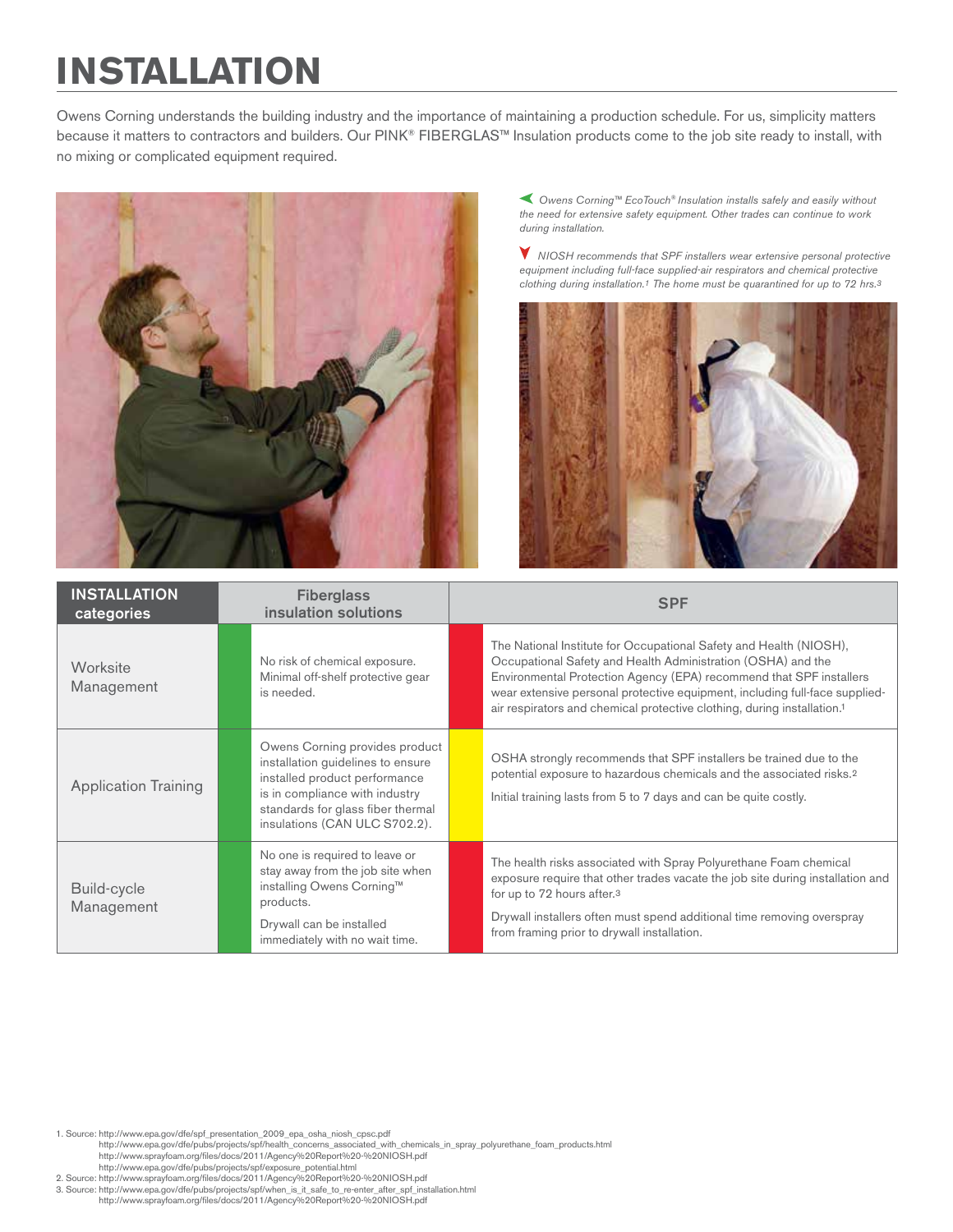## **SAFETY**

Owens Corning takes safety seriously. We believe that further research is needed to define the safe use of Spray Polyurethane Foam chemicals. The job-site manufacturing process of SPF includes many variables. Like any science experiment, if those variables are altered, outcomes can be affected. OSHA, NIOSH and the EPA have voiced concerns about worker and job-site safety, as well as concerns about the health effects of SPF.1 We believe safety must come first.

 *(left) Owens Corning™ EcoTouch® Insulation is soft to the touch and has only a slight potential for minor skin irritation.*

 *(far right) SPF installers must wear extensive personal protective equipment.*



| <b>SAFETY categories</b>          | <b>Fiberglass</b><br>insulation solutions                                                                                                                                                                                                                                                         | <b>SPF</b>                                                                                                                                                                                                                                                                                                                                                                                                                                                                                                                                                                                                                                                                    |  |
|-----------------------------------|---------------------------------------------------------------------------------------------------------------------------------------------------------------------------------------------------------------------------------------------------------------------------------------------------|-------------------------------------------------------------------------------------------------------------------------------------------------------------------------------------------------------------------------------------------------------------------------------------------------------------------------------------------------------------------------------------------------------------------------------------------------------------------------------------------------------------------------------------------------------------------------------------------------------------------------------------------------------------------------------|--|
| Manufacturing<br>Process          | Owens Corning controls the<br>manufacturing process - and<br>quality control - of its PINK™<br>FIBERGLAS <sup>®</sup> insulation.                                                                                                                                                                 | Job-site manufacturing puts an extreme burden on the SPF installer to<br>avoid increased emissions and exposure to Volatile Organic Compounds<br>(VOCs).2<br>Installers must wear extensive personal protective equipment, including<br>full-face supplied-air respirators and chemical protective clothing, to<br>protect against emissions. <sup>3</sup>                                                                                                                                                                                                                                                                                                                    |  |
| Fire/Combustibility               | Owens Corning products are<br>easy to install and do not cause<br>health concerns for installers,<br>other on-site workers<br>or homeowners.<br>There is no emission risk and<br>EcoTouch <sup>®</sup> batts and loosefill<br>insulations are classified as non-<br>combustible per CAN ULC S114. | Firefighting organizations are expressing concerns about the ignition and<br>fire-spread hazards associated with SPF.4<br>Because closed cell SPF cures via exothermic reaction, it must be built<br>up in a series of less than 2" thick layers that must fully cure before the<br>next layer is applied. Rushing this process traps heat generated during the<br>curing process and has resulted in charring and self-ignition within the<br>framing cavity. <sup>5</sup><br>The Smoke Development Index (SDI) of unfaced Owens Corning™<br>EcoTouch <sup>®</sup> Insulation is zero, as compared to Spray Polyurethane Foam<br>with a typical SDI rating of less than 450. |  |
| Off-gassing/Indoor<br>Air Quality | Fiberglass poses no risk of<br>harmful off-gassing.                                                                                                                                                                                                                                               | Articles found on sprayfoamsafety.com recognize the need for further<br>investigation into off-gassing. "The potential for off-gassing of volatile<br>chemicals from Spray Polyurethane Foam is not fully understood and is an<br>area where more research is needed." <sup>6</sup>                                                                                                                                                                                                                                                                                                                                                                                           |  |

*Colours represent Owens Corning's assessments of the facts presented.*

1 Source: https://www.osha.gov/dep/greenjobs/spf\_chemical.html http://www.sprayfoam.org/files/docs/2011/Agency%20Report%20-%20NIOSH.pdf http://www.epa.gov/dfe/pubs/projects/spf/spray\_polyurethane\_foam.html http://www.epa.gov/dfe/spf\_presentation\_2009\_epa\_osha\_niosh\_cpsc.pdf 2 Source: http://www.epa.gov/dfe/pubs/projects/spf/exposure\_potential.html http://www.sprayfoam.org/files/docs/2011/Agency%20Report%20-%20NIOSH.pdf http://www.epa.gov/dfe/pubs/projects/spf/health\_concerns\_associated\_with\_chemicals\_in\_spray\_polyurethane\_foam\_products.html<br>3 Source: http://www.epa.gov/dfe/pubs/projects/spf/steps\_to\_control\_exposure.html#contractors<br>http https://www.osha.gov/dep/greenjobs/weather\_ppe.html http://www.epa.gov/dfe/spf\_presentation\_2009\_epa\_osha\_niosh\_cpsc.pdf 4 Source: http://www.firemarshals.org/greenbuilding/bridgingthegap.html

- 
- 5 Source: http://www.greenbuildercollege.com/studyguides/BaySystemsSprayInsulation.pdf
- http://www.volatilefree.com/pdfs/product-data/VFI-714.pdf

6 Source: http://www.epa.gov/dfe/pubs/projects/spf/exposure\_potential.html#potentialoffgassing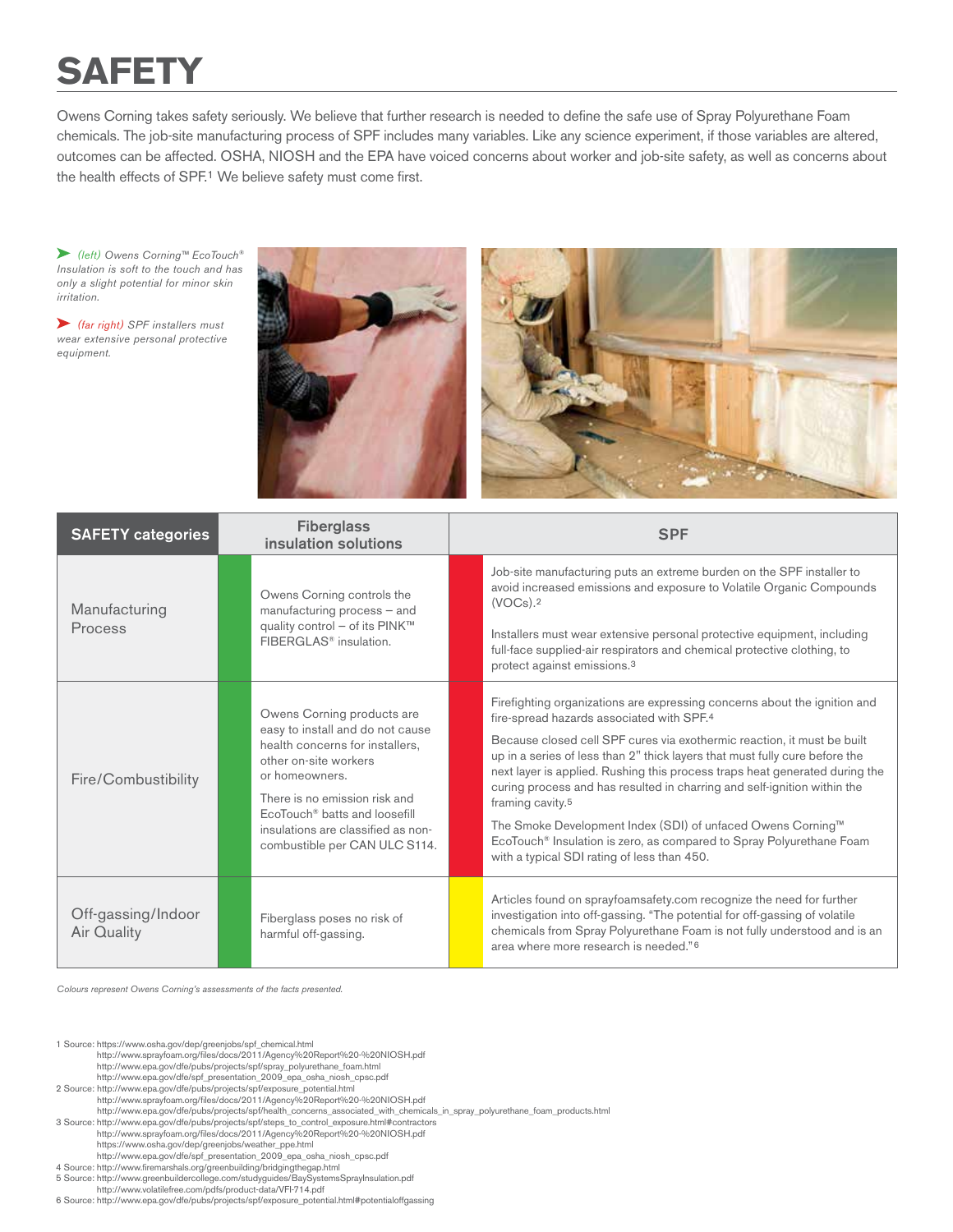# **ENVIRONMENTAL IMPACT**

Our commitment to environmental sustainability, in our operations and our products, is aggressive and among the best in the industry. We are committed to meeting the needs of our industry to achieve higher performing homes that are energy efficient, comfortable, durable and sustainable. We call this "Green Without Compromise."



 *Approximately one-fifth of the material used in a typical open cell SPF job is waste that goes to a landfill.2*

| <b>ENVIRONMENTAL</b><br>categories | <b>Fiberglass</b><br>insulation solutions                                                                                                                                                                                                                                                                                                                                                                     | <b>SPF</b>                                                                                                                                                                                                                                                                                                                                                                                                                                                                               |
|------------------------------------|---------------------------------------------------------------------------------------------------------------------------------------------------------------------------------------------------------------------------------------------------------------------------------------------------------------------------------------------------------------------------------------------------------------|------------------------------------------------------------------------------------------------------------------------------------------------------------------------------------------------------------------------------------------------------------------------------------------------------------------------------------------------------------------------------------------------------------------------------------------------------------------------------------------|
| <b>Product Composition</b>         | $EcoTouch^*$ is a new class of high-performance<br>insulation made with a minimum of 73% total recycled<br>content** (9% post industrial and 64% post-consumer<br>recycled content). It is GreenGuard Gold Certified<br>and formaldehyde-free.                                                                                                                                                                | The majority of SPF products are synthetic<br>chemical-based.                                                                                                                                                                                                                                                                                                                                                                                                                            |
| Product Impact                     | Life Cycle Assessment (LCA) and Environmental<br>Product Declarations (EPD) verified data show<br>that Owens Corning™ EcoTouch® Insulation has a<br>lower embodied primary energy and global warming<br>potential than SPF formulations. They also show PINK"<br>FIBERGLAS® batts and loosefill insulation consistently<br>perform better than SPF in acidifaction, smog and ozone<br>depletion measurements. | Open cell SPF embodied energy is 3 times higher<br>than Owens Corning™ EcoTouch® unfaced Insulation,<br>and its Global Warming Potential is 2 times higher. <sup>1</sup><br>The Embodied Energy of closed cell SPF is 14 times<br>higher than Owens Corning™ EcoTouch® Insulation,<br>and its Global Warming Potential is 55 times higher. <sup>1</sup><br>Approximately one-fifth of the material used in a typical<br>open cell SPF job is waste that goes to a landfill. <sup>2</sup> |
| Life Cycle                         | The details and environmental impact of<br>Owens Corning™ processes and product makeup<br>are well-documented in Life Cycle Assessment and<br>Environmental Product Declarations (EPDs). <sup>3</sup> EPDs are<br>on file and online. Results have been peer-reviewed and<br>verified by ULEnvironment. Owens Corning published<br>the North American fiberglass insulation industry's first<br>EPD in 2012.  | A generic SPF industry Life Cycle Assessment is<br>on file and online. Results have been third-party<br>verified and peer-reviewed. <sup>4</sup> To date, individual<br>manufacturer Environmental Product Declarations<br>are not available.                                                                                                                                                                                                                                            |





*For the fourth year in a row, Owens Corning has earned placement in the Dow Jones Sustainability World Index in recognition of its sustainability initiatives. This year, Owens Corning was named the Industry Leader for the DJSI World Building Products component.*

1. Source: http://productguide.ulenvironment.com/productDocuments/1807/15/SPFA\_101.1\_TS\_SPFInsulationClosedCellMediumDensity\_10October2013.pdf http://productguide.ulenvironment.com/productDocuments/1807/15/SPFA\_101.1\_TS\_SPFInsulationOpenCellLowDensity\_10October2013.pdf

2. Source: http://www.masonknowles.com

3. Source: http://www.ocbuildingspec.com/learncenter.asp?id=178422&sessionid=3-1F703F69-3255-4585-B7DD-72588EC8038C&page=11#product

4. Source: http://productguide.ulenvironment.com/productDocuments/1807/15/SPFA\_101.1\_TS\_SPFInsulationClosedCellMediumDensity\_10October2013.pdf<br>http://productguide.ulenvironment.com/productDocuments/1807/15/SPFA\_101.1\_TS\_SP

\*\*73% recycled content is based on the average recycled glass content in all Owens Corning fiberglass batts, rolls and unbonded loosefill insulation manufactured in Canada. SCS certified.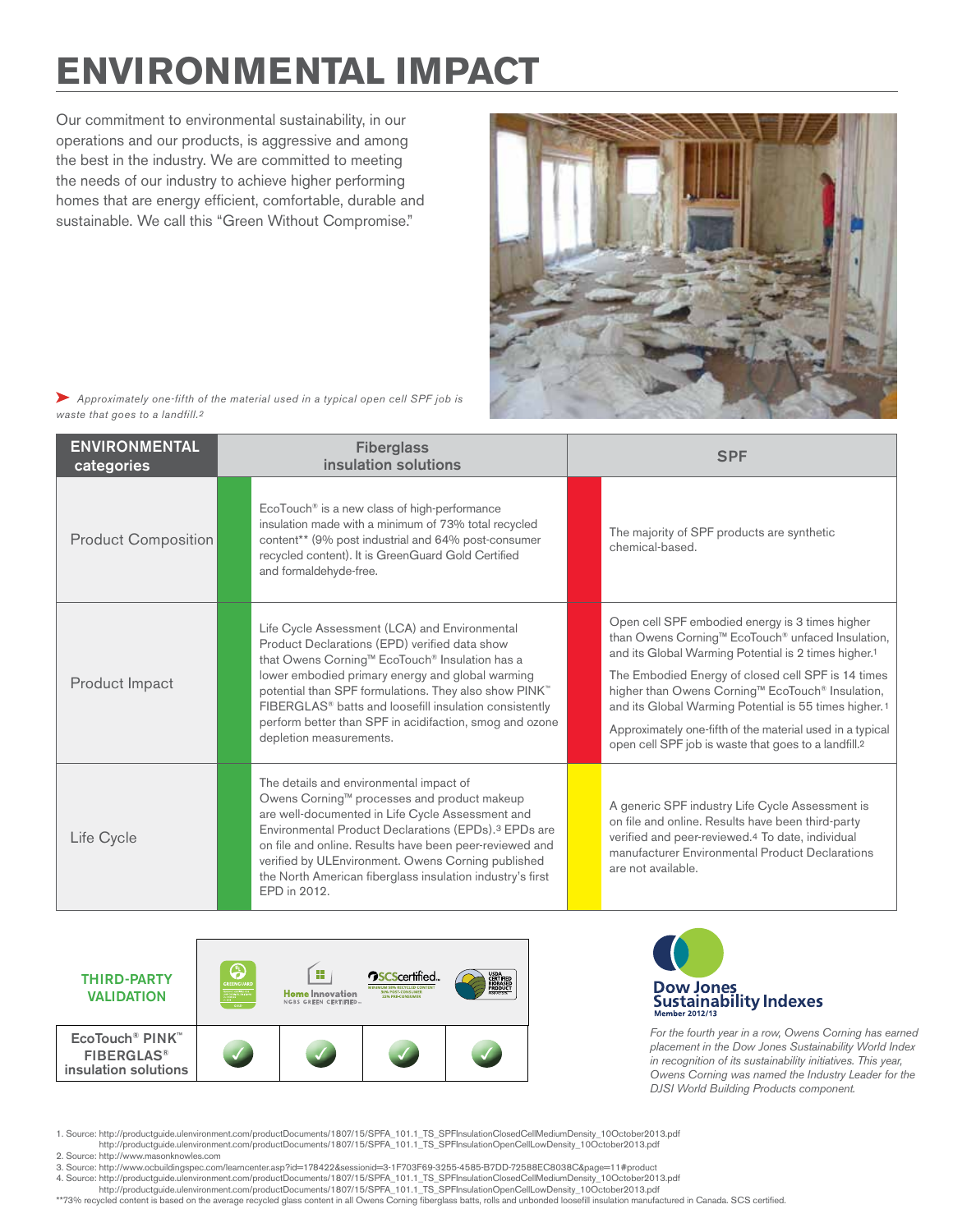# **ACCOUNTABILITY**

Owens Corning controls the quality and performance of our products from design through manufacturing, and we maintain a close relationship with builders, contractors and consumers. We proudly stand behind every product we manufacture and sell and fully support the people who install them.

 *OSB and plywood manufacturers, as well as the Engineered Wood Association, are beginning to provide recommendations to avoid the use of SPF under roof decks due to rot.* (*Photo credit:* The Florida Roofing, Sheet Metal, and Air Conditioning Contractors Association)



| <b>ACCOUNTABILITY</b><br>categories | <b>Fiberglass</b><br>insulation solutions                                                                                                                                                                                                           | <b>SPF</b>                                                                                                                                                                                                                                                                                                   |  |
|-------------------------------------|-----------------------------------------------------------------------------------------------------------------------------------------------------------------------------------------------------------------------------------------------------|--------------------------------------------------------------------------------------------------------------------------------------------------------------------------------------------------------------------------------------------------------------------------------------------------------------|--|
| <b>Product Stewardship</b>          | Fiberglass wool is among<br>the most studied materials,<br>and the International Agency<br>for Research on Cancer, the<br>National Toxicology Program<br>and California Prop 65 do not<br>consider that fiberglass wool<br>causes cancer in humans. | Organizations such as OSHA, NIOSH and the EPA have expressed<br>concerns about worker and job-site safety, as well as health effects. <sup>1</sup>                                                                                                                                                           |  |
| Install Standards                   | Owens Corning is committed<br>to quality from manufacture<br>through installation. Our PINK™<br>FIBERGLAS <sup>®</sup> products minimize<br>field failure issues.                                                                                   | SPF must be manufactured at the job site, typically using a truck-mounted<br>rig with several pieces of equipment. Failures related to improper field<br>manufacturing are well-documented. Surface conditions, equipment,<br>operator skill and weather all tend to alter product performance. <sup>2</sup> |  |
| <b>Product Liability</b>            | None.                                                                                                                                                                                                                                               | Leading environmental, safety, health and building product manufacturer<br>organizations have raised concerns over the use of Spray Polyurethane<br>Foam in the built environment.                                                                                                                           |  |

1. Source: https://www.osha.gov/dep/greenjobs/spf\_chemical.html

- http://www.sprayfoam.org/files/docs/2011/Agency%20Report%20-%20NIOSH.pdf
- http://www.epa.gov/dfe/pubs/projects/spf/spray\_polyurethane\_foam.html http://www.epa.gov/dfe/spf\_presentation\_2009\_epa\_osha\_niosh\_cpsc.pdf
- 

2. Source: http://www.greenbuildercollege.com/studyguides/BaySystemsSprayInsulation.pdf http://www.volatilefree.com/pdfs/product-data/VFI-714.pdf

Spray Polyurethane Foam Uses in Modern Building Construction Applications and Limitations: The perspective of a system failure investigator. *Build Boston,* 2010. Ned Lyon, Simpson Gumpertz & Heger